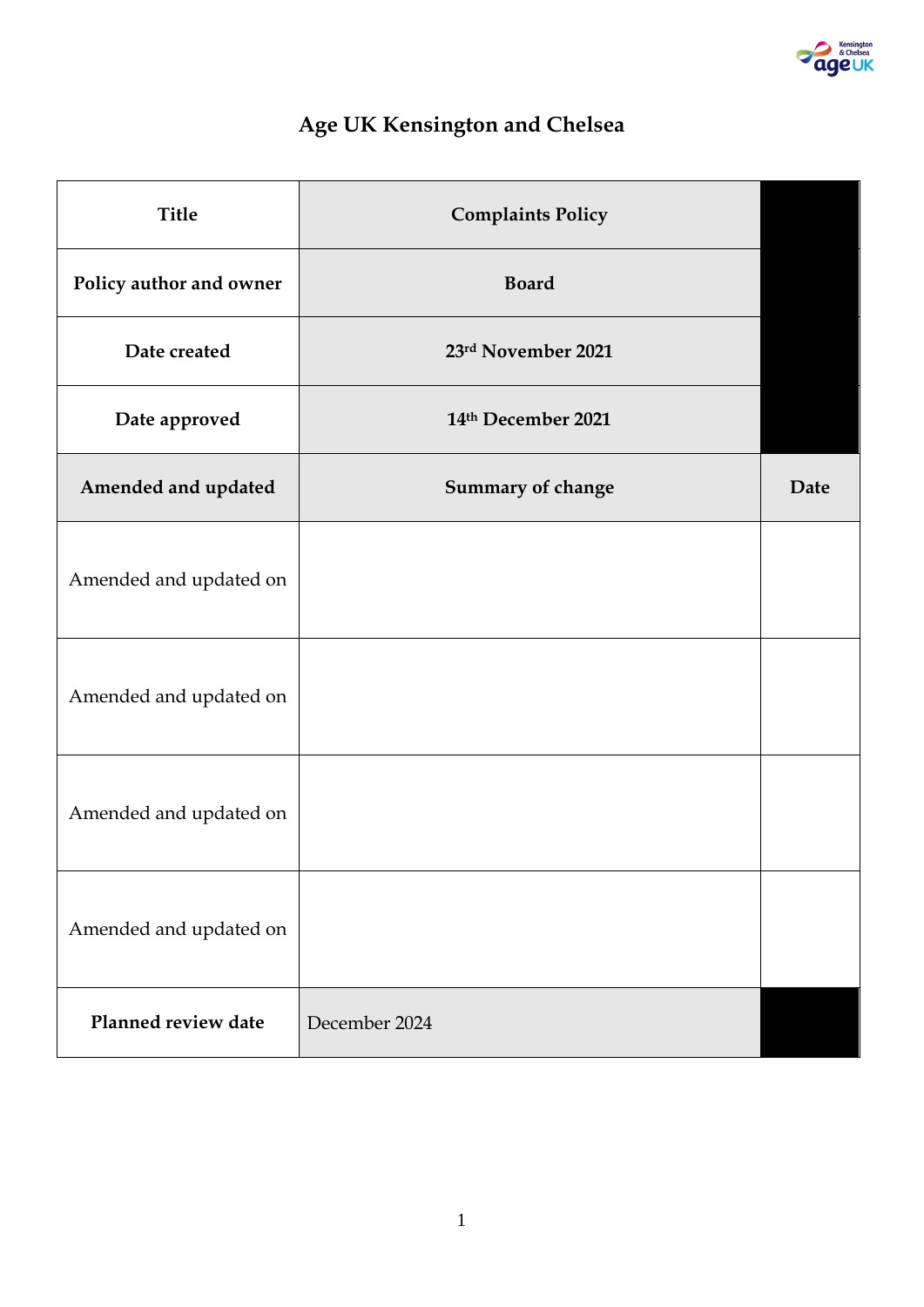

## **Age UK Kensington and Chelsea Policy - Complaints**

Age UK Kensington and Chelsea (AUKC) aims to provide high quality of services to all clients. However, we are aware that there may be times when the service falls short of the standards we set ourselves and it is important that we receive, handle and respond appropriately to complaints and comments to address concerns. We look upon complaints as an opportunity to learn, adapt, improve, and provide better services.

We are committed to ensuring that the complaints process is brought to the attention of clients, and those acting on their behalf in a suitable, accessible manner and format. We will facilitate access to an independent advocacy service for those who lack the capacity or means to make a complaint without such assistance.

Our aim is to deal promptly and effectively with any complaints so that individuals feel confident that their complaint and worries are listened to and acted upon. All written complaints will be acknowledged, investigated and action taken as necessary. If a complaint is made verbally, it will be examined to determine whether it should be investigated.

We follow national guidance on complaints handling which uses a threestage model - *local resolution, complaint review* and *appeal*. We work on the basis that wherever possible - complaints are best dealt with directly with the client and via our Service managers who will arrange for appropriate enquiries to be made in line with the nature of the complaint. If the complaint remains unresolved, a complainant has right to escalate the concern and appeal the matter.

Should the complainant be dissatisfied with the response, an appeal can be lodged with the responders line manager.

In the event of a complaint involving alleged or suspected abuse, the matter will be immediately referred to the local Safeguarding Adults authority in line with our Safeguarding policy.

#### **Principles**

Our policy is based on the following principles: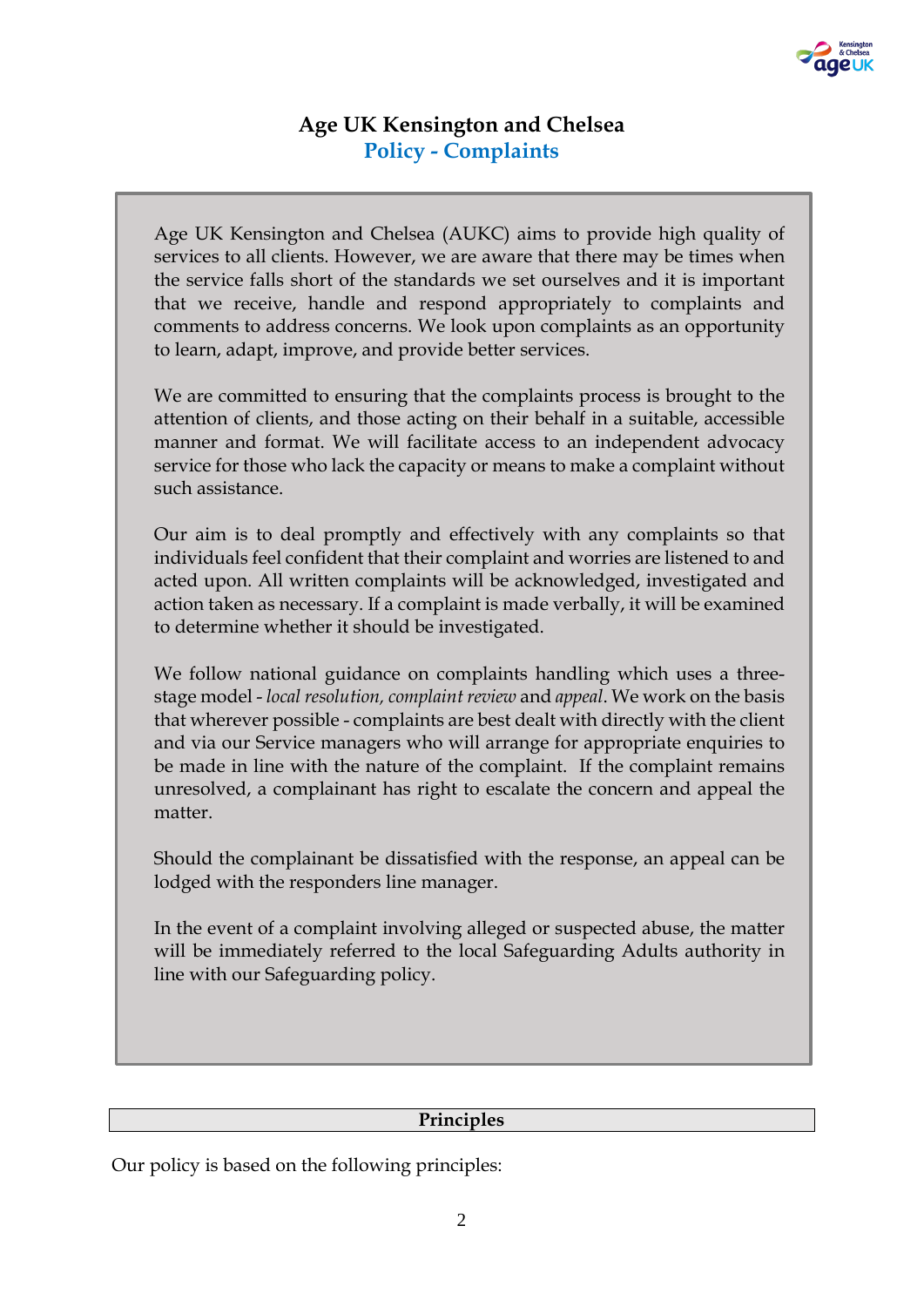

- 1. If a client or anyone acting on their behalf or in their best interests, wishes to make a complaint, they should find it easy to do so; and
- 2. Most complaints, if dealt with early, openly, and honestly, can be sorted at a local level by the people immediately involved; and
- 3. We respect the right of individuals to make a complaint and there must be no victimisation, or inferior or substandard service provided to an individual who has raised their concerns; and
- 4. If the complaint is being made on behalf of a client by an advocate it must first be verified that the person has permission to speak on their behalf, especially if confidential information is involved.

This policy is not intended to apportion blame. However, there may be occasions where investigation of the complaint highlights a case to answer which may then be dealt with in line with other procedures including our Disciplinary policy.

AUKC recognises the right to dismiss a complaint if it is considered wasteful, discriminatory or vexatious.

#### **Application**

This policy applies to all persons working for AUKC or on our behalf - including trustees, employees at all levels, whether permanent or temporary, directors, officers, agency workers, seconded workers, volunteers, interns, agents, contractors, external consultants, third party representatives and business partners (collectively referred to as AUKC colleagues). Complaints about trustees are to be referred in the first instant to the Chief Executive who will liaise with the Chair as necessary.

#### **Standards**

We will maintain the following standards:

- 1. A complaints notice will be displayed prominently in public areas and copies of the complaints procedure included in the information given to clients. Alternative formats in line with communication needs will be made available; and
- 2. Each complaint must be recorded formally; and
- 3. Written complaints will be acknowledged normally within five working days. The complaint will be investigated and a full response given within 28 days; and
- 4. Investigations will be carried out by a competent person; and
- 5. Each stage of the Complaint's procedure will, so far as circumstances allow, be managed within published time scales. The complainant will be advised of any delay; and
- 6. Patterns of consistent failure of a service will be highlighted and addressed; and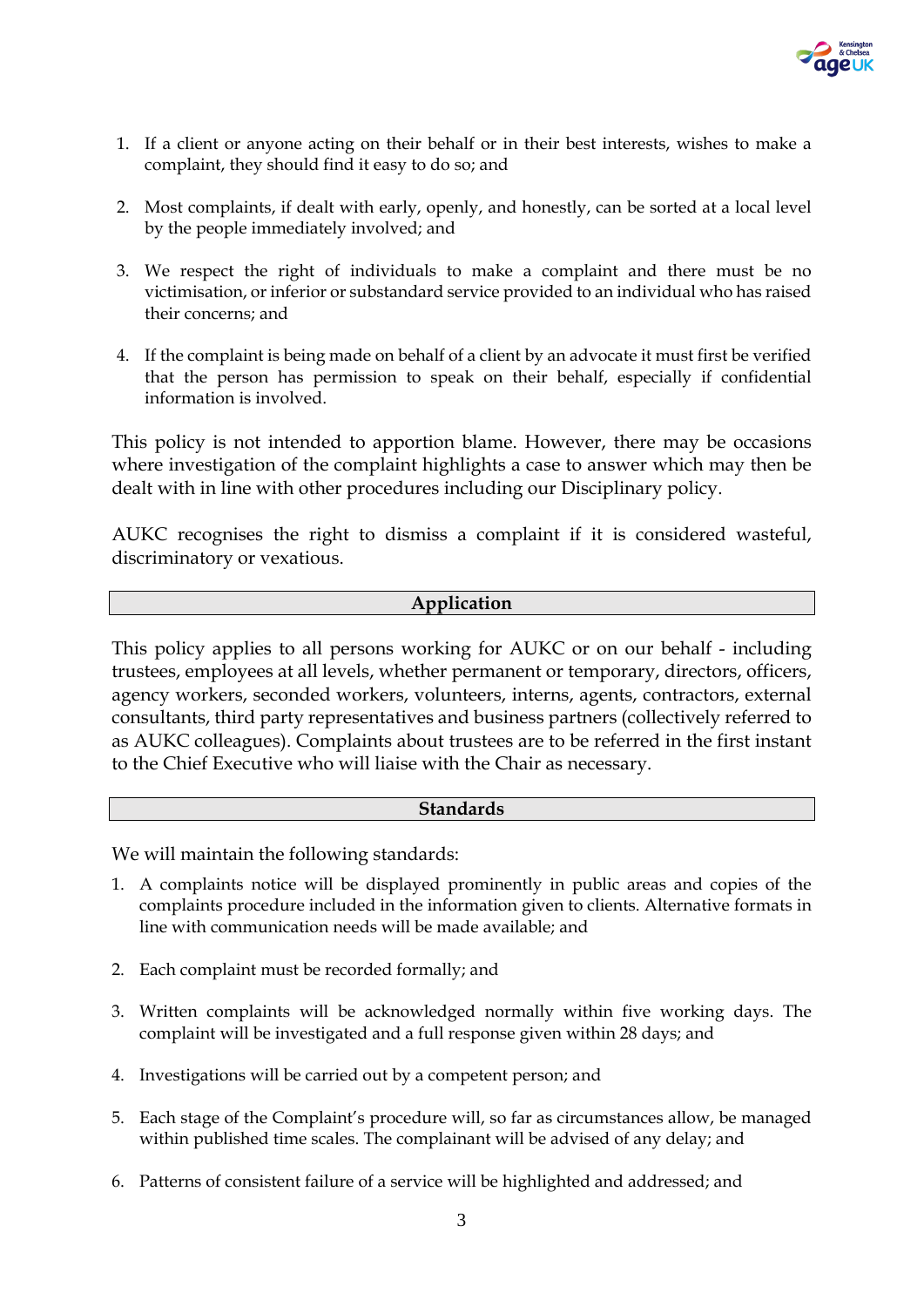

7. A summary of all complaints and their outcomes will be periodically reported to the Quality, Performance, Development and Human Resources Committee.

#### **Responsibilities**

The Board of Trustees is responsible for receiving and considering reports provided by the Chief Executive outlining the number, type and outcome of complaints received.

The Chief Executive is responsible for ensuring the good management of complaints and for reporting to the Board.

The Executive team is responsible for discussing complaints and how they have been resolved, identifying trends, and considering and reacting to learning. Service managers are responsible for ensuring that complaints have been correctly recorded including in the Incidents folder on the m:drive. They are further responsible for Stage 1 management of the complaint within required time scales.

All staff are responsible for responding to complaints in a polite, courteous and sympathetic way and for bringing complaints, whether verbal or written to the attention of the Service manager.

A complaint about a trustee will be dealt with by the Chief Executive and Chair directly.

#### **Legislation**

This policy is based on UK legislation as follows:

- 1. Safeguarding Vulnerable Groups Act 2006; and
- 2. The Equality Act 2010; and
- 3. Data Protection Act 2018; and
- 4. Serious Incident Reporting to the Charity Commission; and
- 5. Pan London Safeguarding Strategy.

#### **Definition**

A verbal complaint - an expression of dissatisfaction with a service provided or an individual and will be considered to ascertain whether full investigation is necessary. At the very least, an opportunity to discuss concerns may lead to resolution.

A written complaint - will be treated as formal and be investigated through the procedure that accompanies this policy - even if it is not considered to be of a serious nature.